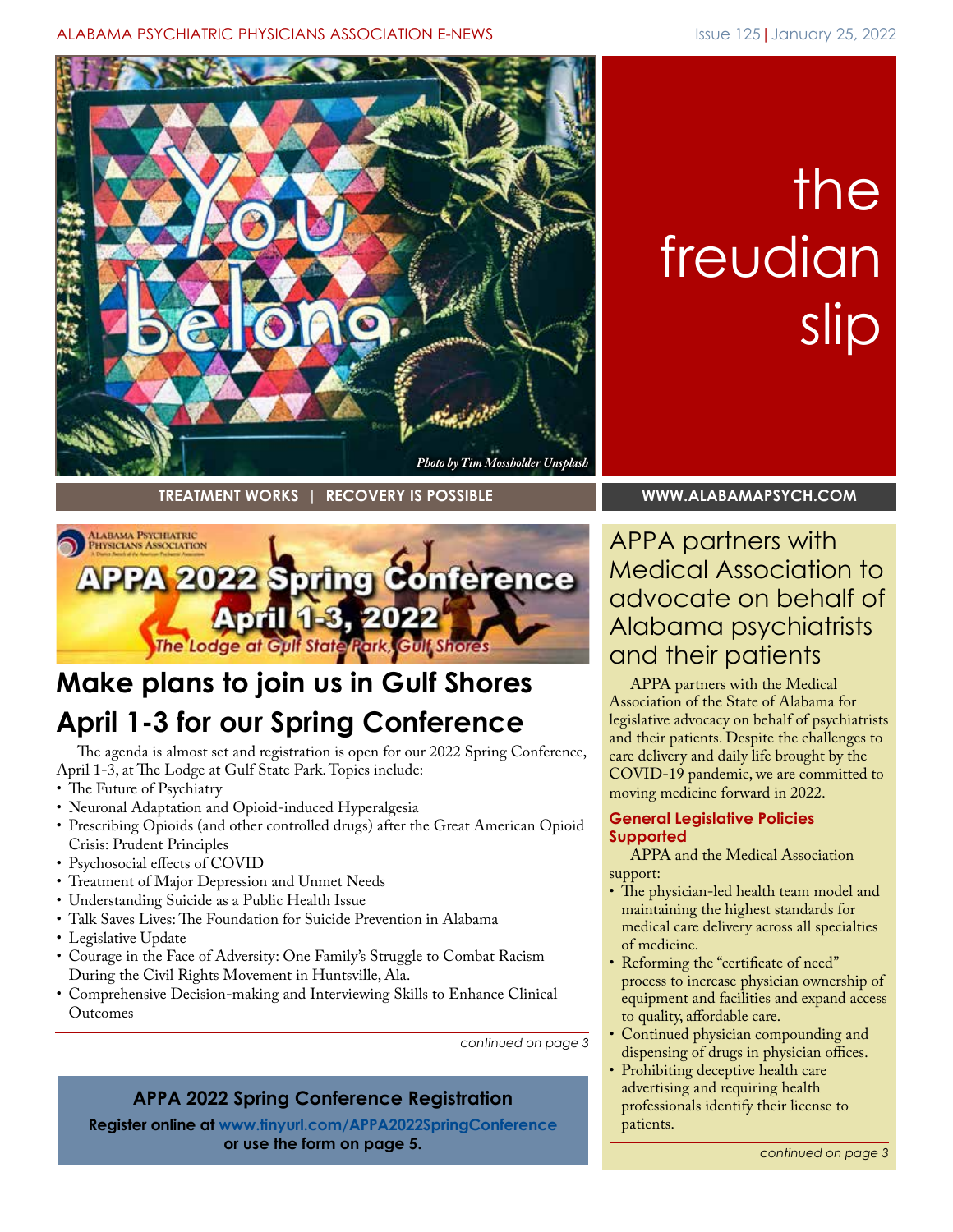## **Physicians Association**

**PRESIDENT Godehard Oepen, MD, PhD, DLFAPA, Birmingham**

**PRESIDENT-ELECT Clinton Martin, MD, FAPA, Huntsville**

**SECRETARY Daniel Dahl, MD, Birmingham**

**TREASURER Mark Haygood, DO, MS, FAPA, Mobile**

**IMMEDIATE PAST PRESIDENT J. Luke Engeriser, MD, DFAPA, Mobile**

**APA REGION 5 ASSEMBLY REPRESENTATIVES Dan Dahl, MD, Birmingham Nina Kraguljac, MD, FAPA, Birmingham**

**EXECUTIVE DIRECTOR Meghan Martin**

**CHAPTER CONTACTS Birmingham Psychiatric Society TBA**

**Central Alabama Psychiatric Society Linda Teel linda.teel@mpa1040.com**

**Mobile Bay Psychiatric Society Mark Haygood, DO, MS MBPS President mhaygood78@gmail.com**

> **Tuscaloosa Psychiatric Society Thaddeus Ulzen, MD tulzen@cchs.ua.edu**

www.alabamapsych.com

## **Alabama Psychiatric WHAT'S UP AROUND THE STATE...**

## Bill would change involuntary commitment law

#### *[aldailynews.com](https://www.aldailynews.com/bill-would-change-involuntary-commitment-law/)*

A bill in the Alabama Legislature would change the involuntary commitment process for someone with a mental health issue, allowing judges to consider behavior over a twoyear period.

House Bill 70 also expands the definition of "real and present danger" for involuntary commitments to include the risk that the individual may "cause, allow, or inflict serious bodily harm upon himself, herself, or another individual," and "be unable to satisfy his or her need for nourishment, medical care, shelter, or self-protection so that there is a substantial likelihood of death, serious bodily harm, serious physical debilitation, serious mental debilitation, or life-threatening disease."

APPA President-elect Clinton Martin is familiar with the history of this bill. "The current phrasing which says an individual 'poses a real and present threat of substantial harm to self and/or others' is not clearly defined in Alabama law, thereby leading to very subjective interpretations of the term 'harm.'" Martin said.

"Alabama is only one of four states that does not have a clear definition for what it means to be a harm to self or others. This new proposed bill is aimed to change that," he continued.

Jimmy Walsh, an attorney and past president of NAMI, said the proposed law change would make the process easier and more responsive for families to get loved ones in crisis mental health help before they commit a crime or hurt themselves.

The Alabama Department of Mental Health has reviewed and is supportive of HB70, spokeswoman Malissa Valdes-Hubert said.

The bill has been assigned to the House Judiciary Committee and Reynolds hopes it gets considered in early February.

## Gov. Ivey proposes \$12 million to fund to new mental health crisis centers

During her 2022 State of the State Address on Jan. 11, Gov. Kay Ivey announced she will propose a \$12 million investment for two additional mental health crisis centers in Alabama.

"I am proud that my administration, with the support of the Legislature, is doing more to make significant improvements in mental health care than any since Gov. Lurleen Wallace in the 1960s," she said.

Gov. Ivey and lawmakers in the last two years have funded capital investments for centers in Mobile, Montgomery, Birmingham and Huntsville.

In addition to the new mental health crisis centers, Gov. Ivey related that Alabama is increasing needed resources for things like autism therapy and school-based mental heath care.

In October, Jefferson County was awarded \$6 million from the state and the Alabama Department of Mental Health to construct its new facility, which is expected to be complete some time this year.



*Alabama Governor Kay Ivey delivers her State of the State Address at the State Capitol Building in Montgomery on Tuesday, Jan. 11. Photo by Mickey Welsh, Montgomery Advertiser.*

Tuscaloosa County plans to construct the area's first mental health crisis center – a resource that is sorely needed when considering jail and prison overcrowding, along with a lack of state hospital beds in mental health facilities.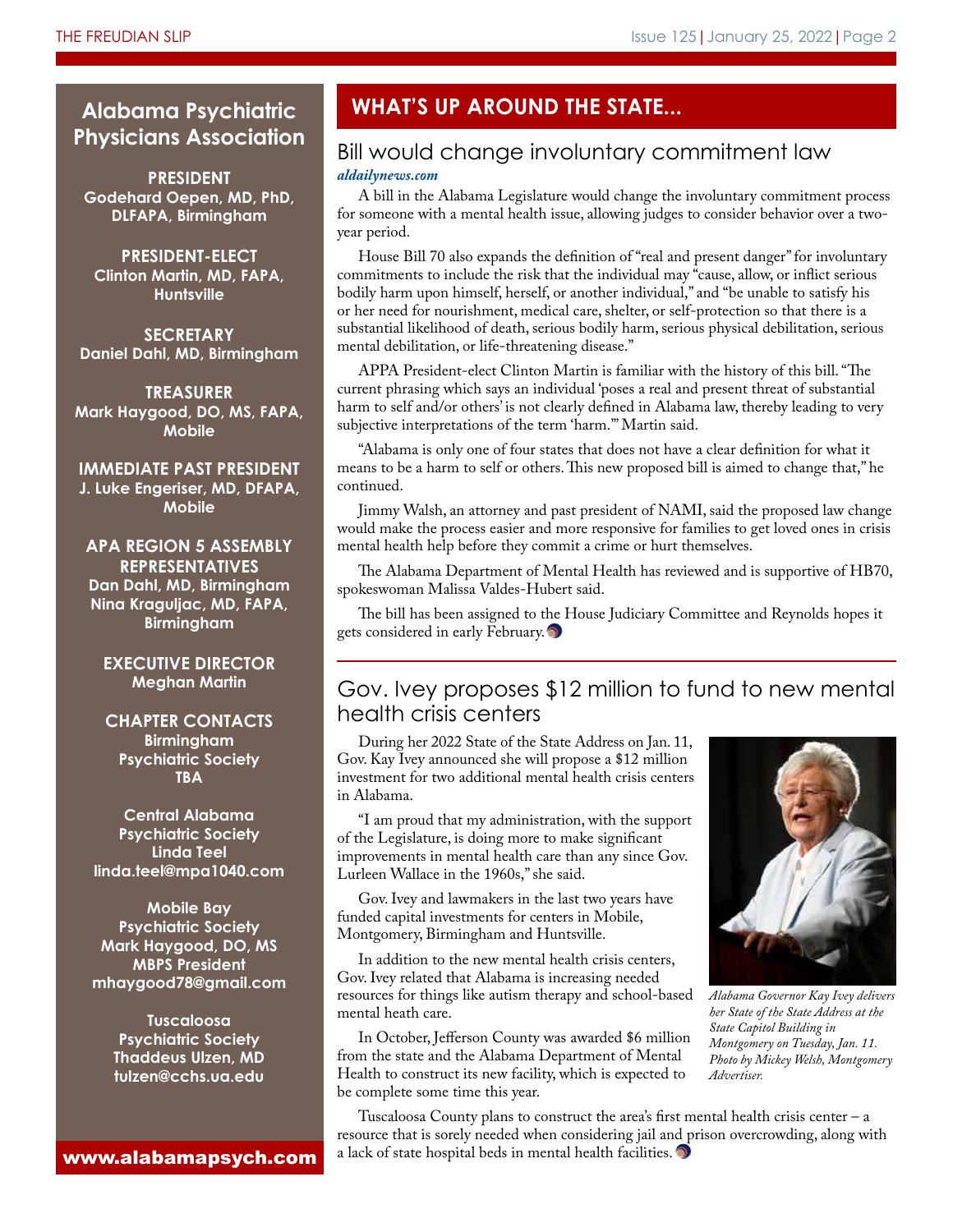## Lawmakers approve plan for use of funds from American Rescue Plan Act | Dilemmas in Assessing Financial

#### *[al.com](https://www.al.com/news/2022/01/alabama-lawmakers-move-ahead-with-plan-to-spend-772-million-in-covid-19-funds.html)*

On the second day of a special session called by Gov. Kay Ivey to allocate the \$772 million in federal pandemic relief money, House and Senate committees approved identical bills on how the state will use the money from the American Rescue Plan Act (ARPA).

This bill creates a 14-member legislative oversight committee that can request and receive reports from agencies on how they are using the funds.

The ARPA is sending fiscal recovery fund money to states in two installments. Alabama received \$1.06 billion last year and will receive the same amount in May or June for a total of \$2.1 billion.

For now, lawmakers are only considering the first \$1.06 billion. Decisions about how to use the second installment will come later, possibly during another special session later this year.

Last fall, the Legislature approved spending \$400 million in ARPA funds to help build two prisons and appropriated \$80 million for hospitals and nursing homes. That leaves \$580 million left to spend from the first \$1.06 billion.

Among funding for other projects, the bills would provide:

- \$277 million for broadband expansion, including the \$192 million from the capital projects fund and \$85 million from the \$580 million.
- \$80 million for hospitals and nursing homes.
- \$37 million for health care services through assisted living facilities, mental health, rehabilitative services, and other entities.
- \$30 million for rural hospitals.
- \$20 million for emergency medical responders, including \$10 million for volunteer fire departments.
- \$5 million for telemedicine.

The Legislature could give final approval as early as next Thursday.

## **Spring Conference, cont.**

- Capacity in Older Adults
- 20 Surefire Steps to Increase the Risk of a Malpractice Lawsuit or a Board Complaint

The conference will provide 12 hours of instruction and include plenty of time to relax or reconnect with colleagues.

#### **The Lodge at Gulf State Park**

After being damaged in 2004 by Hurricane Ivan, the Lodge at Gulf State Park reopened in November 2018. APPA is excited to be meeting there for the first time for our spring conference.

Learn more about The Lodge at *https://lodgeatgulfstatepark.com/*. To learn more about Alabama's Gulf State Park, please visit *www.outdooralabama.com* or *www.mygulfstatepark.com*.

APPA has a block of room reserved for our meeting dates. Discounted room rates begin at \$195 per night. Reserve a room by calling 800-618-4350 and mention the [APPA group or book online at](https://www.hilton.com/en/book/reservation/rooms/?ctyhocn=PNSLGHH&arrivalDate=2022-04-01&departureDate=2022-04-03&room1NumAdults=1&cid=OM%2CWW%2CHILTONLINK%2CEN%2CDirectLink) *tinyurl. com/TheLodge4APPA*.

## **Legislative advocacy, cont.**

- Physician autonomy in patient care and medical practice decisions as well as fair reimbursement for services.
- Reducing the administrative tasks required of physicians by insurers which increase annual health spending and negatively impact patient health.
- Increasing health insurance options for Alabamians, including expanding Medicaid.
- Increasing access to quality mental health care and continued state funding for the Maternal Mortality Review Committee and the Infant Mortality Review Committee.
- Attract highly qualified physicians by ensuring medical liability environment stability and pursuing further civil justice reforms.

## **Specific Legislative Priorities Supported**

APPA and the Medical Association support:

- Extending Medicaid coverage for qualifying mothers to 12 months postpartum as recommended by the Maternal Mortality Review Committee.
- Providing access to state-managed

personal protective equipment reserves for medical practices in times of critical need and shortage.

- Same standards and reimbursements for telehealth as for face-to-face visits, and expanding broadband initiatives to facilitate increased use of telemedicine.
- The ability of medical practices to set patient practice policies.
- Increasing physician representation on state healthcare boards.

#### **General Legislative Policies Opposed**

APPA and the Medical Association oppose:

- Scope of practice expansion for nonphysicians that would fracture the physician-led health team model, lower quality of care and/or increase costs for patients.
- Interference with the physician-patient relationship and attempts to reduce a physician's autonomy in patient care or medical practice decisions.
- Legislation or other initiatives that could increase lawsuit opportunities against physicians, including the

establishment of statutory standards of care or any statutory dictums for medical care delivery.

- State-level increase of requirements for Maintenance of Certification.
- Tax increases disproportionately affecting physicians.

#### **Specific Legislative Policies Opposed**

APPA and the Medical Association oppose:

- New lawsuit opportunities against physician employers and medical practices over employment policies.
- Efforts to reduce and/or politicize physician involvement in health regulatory affairs.
- Expanding Prescription Drug Monitoring Program (PDMP) access for law enforcement.
- Statutory requirements for mandatory Prescription Drug Monitoring Program (PDMP) checks.
- Changes to workers' compensation laws negatively affecting treatment of injured workers and medical practices.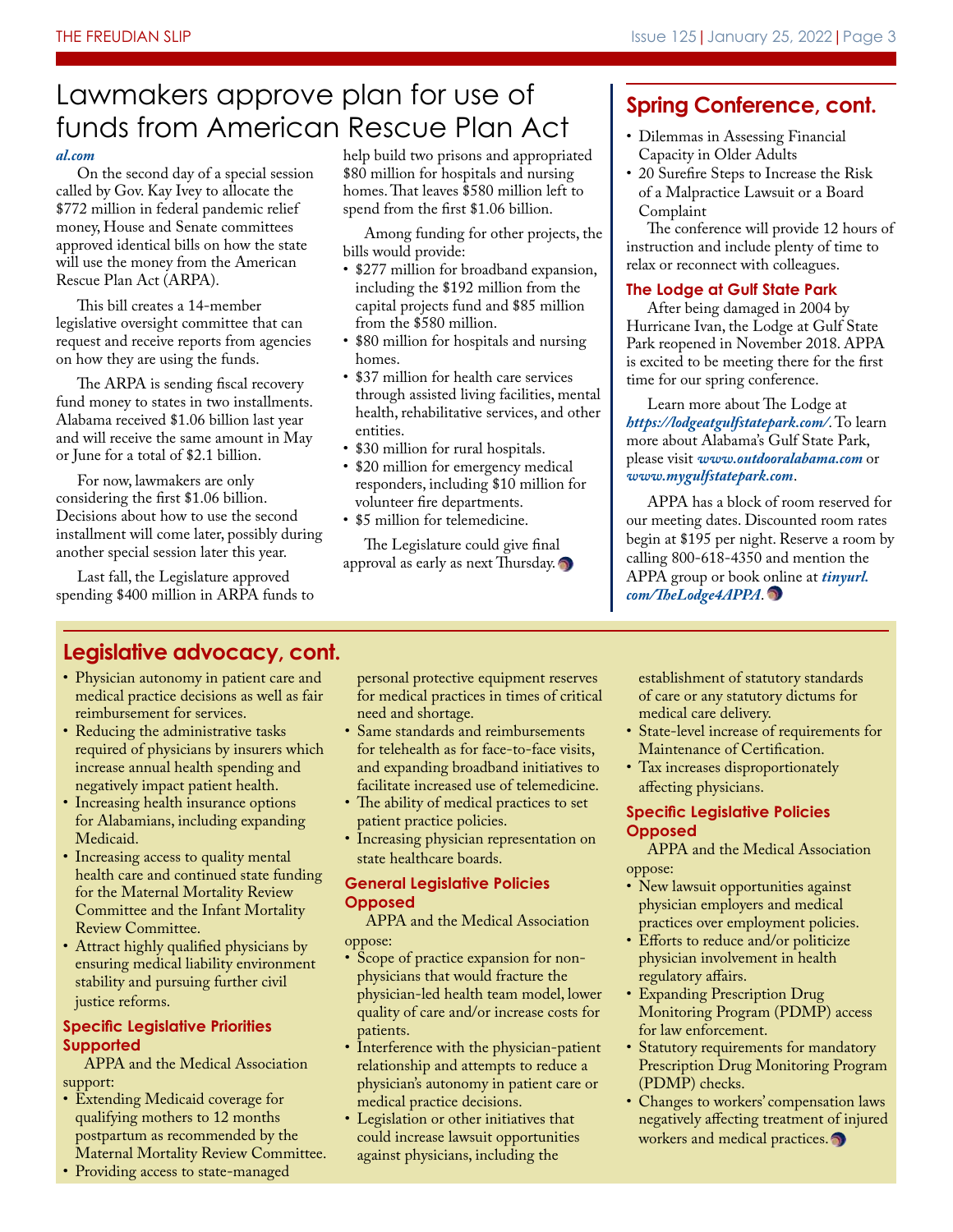

## Coming Attractions

## **2022 APPA Spring Conference**

April 1-3 | The Lodge at Gulf State Park

Reserve a room by calling 800-618-4350 and mention the APPA group or visit *www.alabamapsych.org/physicians* for link to online reservations.

## **2022 APPA Fall Conference**

October 7-8 | Marriott Resort, Auburn-Opelika Grand National Reserve a room by calling 800-228-9290 and mention the APPA group.

## **2023 APPA Spring Conference**

March 31- April 2 | Sandestin Golf and Beach Resort

## **2023 APPA Fall Conference**

in Partnership with the Southern Psychiatric Association October 11-14 | The Westin, Huntsville

## APA News Briefs

## **January Course of the Month – Food for "Thought": Mindful Nutrition and Mental Health**

The role of food in physical health has been known for a long time, but the role diet plays in psychiatry is unexplored and underdeveloped. This course will explore the various ways in which diet affects the mind and brain, explain the presence and detriment of food access as it relates to mental health, propose a standardized "Rules of Food Hygiene," and focus on how the microbiota influences our cravings and health. *[Click here to access the Course of the Month](https://www.psychiatry.org/psychiatrists/education/apa-learning-center/members-course-of-the-month)*.

## **What Psychiatrists Need to Know about the No Surprises Act**

The "No Surprises Act" allows for patient financial protections that impact health plans, physicians, and facilities, and will apply to psychiatrists in certain circumstances. Regulations have been recently finalized that require certain patient protections to address concerns about surprise bills. These protections not only address emergency care but include disclosure requirements for all uninsured or self-pay services, and will, at some point in the future also include patients with insurance. These regulations formalize some of what most psychiatrists do when communicating fees to patients seeking care or to those they are already treating. APA's *["No Surprises Act" implementation page](https://www.psychiatry.org/psychiatrists/practice/practice-management/no-surprises-act-implementation)* contains a summary of the key requirements along with links to templates.

## **Make Your Voice Heard: Voting for the 2022 APA Election Is Open Until Jan. 31**

Watch candidate town halls, and learn more about the candidates' backgrounds, platforms, and vision for the future of psychiatry at *[psychiatry.org/election](http://www.psychiatry.org/election)*. Read responses to key questions about their candidacy in the *[Special Edition APA Election Newsletter](https://www.psychiatry.org/psychiatrists/awards-leadership-opportunities/leadership-opportunities/elections/candidates-newsletter)*.

## **Save the Date for APA's 2022 Annual Meeting!**

*[APA Annual Meeting](https://www.psychiatry.org/psychiatrists/meetings/annual-meeting?utm_source=Internal-Link&utm_medium=Banner-Row&utm_campaign=AM22)* is gathering in-person for the first time since 2019. Join us May 21-25 in the birthplace of jazz, New Orleans! We'll also offer an online option of connecting from your home to the strongest scientific program in psychiatry two weeks later, June 7-10.

## **View and Comment on Recently Proposed Changes to DSM–5**

Public comments now open for the DSM: Proposed Change: An "R" code for Impairing Emotional Outbursts would be added. Impairing Emotional Outbursts represent a serious symptom that may impact treatment planning, independent of a diagnosis. Learn more and add your comment: *[https://www.psychiatry.org/psychiatrists/practice/dsm/proposed-changes/](https://www.psychiatry.org/psychiatrists/practice/dsm/proposed-changes/proposed-changes) proposed-changes*.

## the freudian slip

Alabama Psychiatric

Physicians Association 19 S. Jackson Street Montgomery, AL 36104 (334) 954-2500 Fax (334) 269-5200 www.alabamapsych.com

Godehard Oepen, MD, PhD, DLFAPA, Publisher Meghan Martin, Executive Editor Charlotte H. Morris, Senior Editor

*Articles or advertisements should be sent to Charlotte H. Morris, at cmorris@alamedical.org two weeks in advance of printing.* 

*The Freudian Slip is published bimonthly. The articles contained in The Freudian Slip are meant to provoke thought and comment and do not necessarily reflect the views and opinions of the members, Executive Council or staff of the Alabama Psychiatric Physicians Association. Comments and letters to the editor are welcome.*